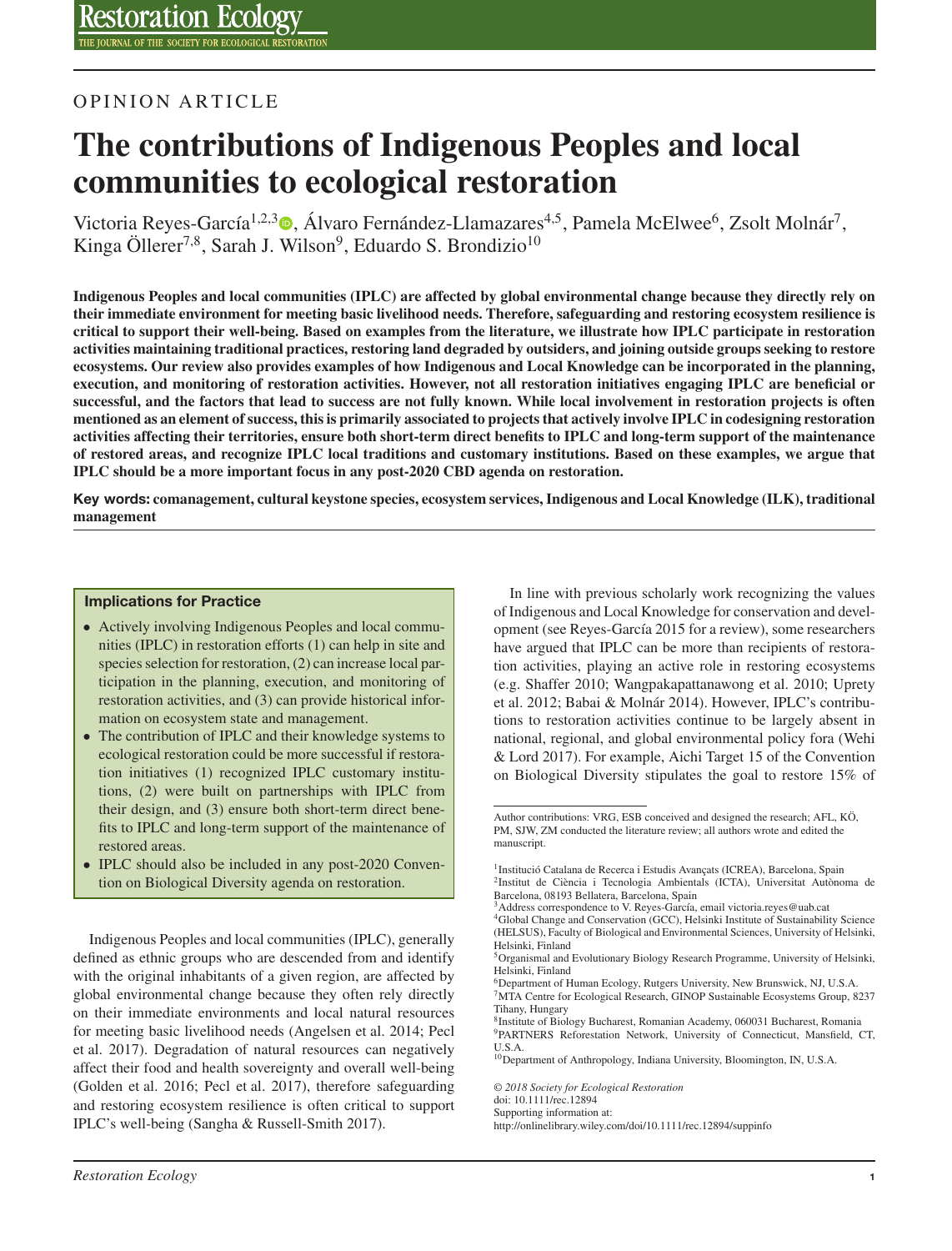degraded ecosystems, but decisions on which areas to restore are mainly based on biological importance and restoration feasibility rather than on local concerns (e.g. Tobón et al. 2017).

In this Opinion Article, we argue for the need to increase the engagement of IPLC in ecological restoration pursuits. We substantiate this argument by illustrating (1) ways in which IPLC are already participating in restoration activities; (2) ways in which Indigenous and Local Knowledge (ILK) has been incorporated in restoration activities; and (3) factors that reportedly lead to successful restoration outcomes and increased well-being for IPLC. Our examples come from a literature search on IPLC and restoration conducted in the Web of Science. Our search yielded 413 papers. After a review of abstracts, we retained 120 articles containing both case studies and more generalized treatment of IPLC issues for further detailed review to draw lessons from (see Appendix S1, Supporting Information, for methodological details).

# **IPLC Participation in Restoration Activities**

IPLC are particularly well positioned to contribute to restore and safeguard ecosystems because they have an intimate knowledge of their lands and resources and the dynamics affecting them (Wehi & Lord 2017) and because they have a vested interest in restoring ecosystems from which they directly benefit (Shaffer 2010; Wangpakapattanawong et al. 2010; Babai & Molnár 2014). Although the global percentage of restoration efforts involving IPLC is unknown, there is evidence that IPLC play an active role in restoring a wide range of ecosystems around the world (Storm & Shebitz 2006; Nagendra 2007; Lyver et al. 2016). We identified three main ways in which IPLC participate in restoration activities: (1) maintaining traditional management and practices; (2) restoring land degraded by outsiders; and (3) joining outside groups seeking to restore ecosystems.

Researchers have documented instances when, through traditional practices, IPLC manage, adapt, and restore the land on which their livelihood depends, sometimes creating new types of highly biodiverse ecosystems (Posey 1985; Babai & Molnár 2014; Comberti et al. 2015). Examples of traditional practices contributing to maintaining and restoring ecosystems include (1) anthropogenic burning purposively altering spatial and temporal aspects of habitat heterogeneity to create diversity (Shaffer 2010; Welch et al. 2013; Trauernicht et al. 2015); (2) waste deposition practices resulting in soil carbon enrichment (Solomon et al. 2016); (3) rotational swidden cultivation systems able to maintain forest cover and plant diversity (Wangpakapattanawong et al. 2010; Singh et al. 2014); (4) interplanting useful plants in native forests thereby increasing forest diversity (Garibaldi & Turner 2004; Ford & Nigh 2015); and (5) scattering species-rich hayseed, and weeding and cleaning meadows to maintain grassland productivity and resilience (Babai & Molnár 2014).

Second, IPLC have also engaged in activities to restore their own lands and waters after these areas had been overexploited or degraded by outsiders. For example, traditional fire regimes have been used to restore overgrown broad-crowned black oak tree stands in California (Long et al. 2003). Similarly, in Alaska,

the Qawalangin Tribe received funding to restore coastlines affected by pollution (NOAA 2017). In Nepal, the devolvement of state forests into community control in the 1970s slowed deforestation and led many local communities to safeguard and restore communal forests and watersheds, as these activities increased local ecosystem services (Paudyal et al. 2015). Restoration efforts led by IPLC have also helped to stem the tide of landscape change caused by urbanization or encroachment (Horiuchi et al. 2011). In some cases, restoration efforts have resulted in a change in the local political context, creating a space for assertion of Indigenous spiritual and cultural values to be further reflected in their participation in restoration efforts (Fox et al. 2017).

Finally, IPLC have also contributed to restoration activities initiated by other stakeholders. On the one side, IPLC have been key participants in several country-scale forest restoration efforts in Asia, particularly China and Vietnam (e.g. Clement & Amezaga 2009; He & Lang 2015). However, these campaigns have not always successfully involved farmers or impacted afforestation outcomes given the lack of clarity of the policies designed at the central level (e.g. Clement & Amezaga 2009) or the neglect of local interests (e.g. He & Lang 2015). On the other side, IPLC have also taken leadership roles in restoring forests (Paquette et al. 2009; Douterlungne et al. 2010), lakes and rivers (Coombes 2007; Fox et al. 2017), grasslands and drylands (Pellant et al. 2004; Stenseke 2009), mangroves and reefs (Selvam et al. 2003; Trialfhianty & Suadi 2017), and wetlands (Selvam et al. 2003; Henwood et al. 2016). Many of these activities have successfully coupled the goals of ecological restoration and increasing participation of IPLC.

# **Using ILK to Inform Restoration Activities**

Some authors specifically working with IPLC and restoration have noticed that ILK has often been neglected in ecological restoration programs (e.g. Robertson et al. 2000; Mills 2003; Wehi & Lord 2017), arguably because of what Murphy (2011) calls the "epistemological authority" of Western, objectivist thinking among restoration and conservation ecologists. For instance, traditional IPLC-prescribed burning regimes are often dismissed in policy circles (Welch et al. 2013; Mistry et al. 2016), despite increasing evidence that fire management can contribute to wildfire prevention, climate change mitigation, and landscape heterogeneity (Defossé et al. 2011; Russell-Smith et al. 2015). However, as in other areas of natural resource management (Mistry & Berardi 2016; Díaz et al. 2018), examples exist where ILK has been applied to increase the effectiveness of restoration activities (e.g. Senos et al. 2006; Uprety et al. 2012; Wehi & Lord 2017). Our review notes that ILK has been incorporated in restoration activities primarily in three stages: (1) planning of restoration; (2) execution of restoration; and (3) monitoring of restoration.

First, ILK has been used to identify what species to use and which sites to focus on in restoration efforts. ILK can provide baseline ecosystem information on cultural keystone species, that is, culturally salient species that shape people's identity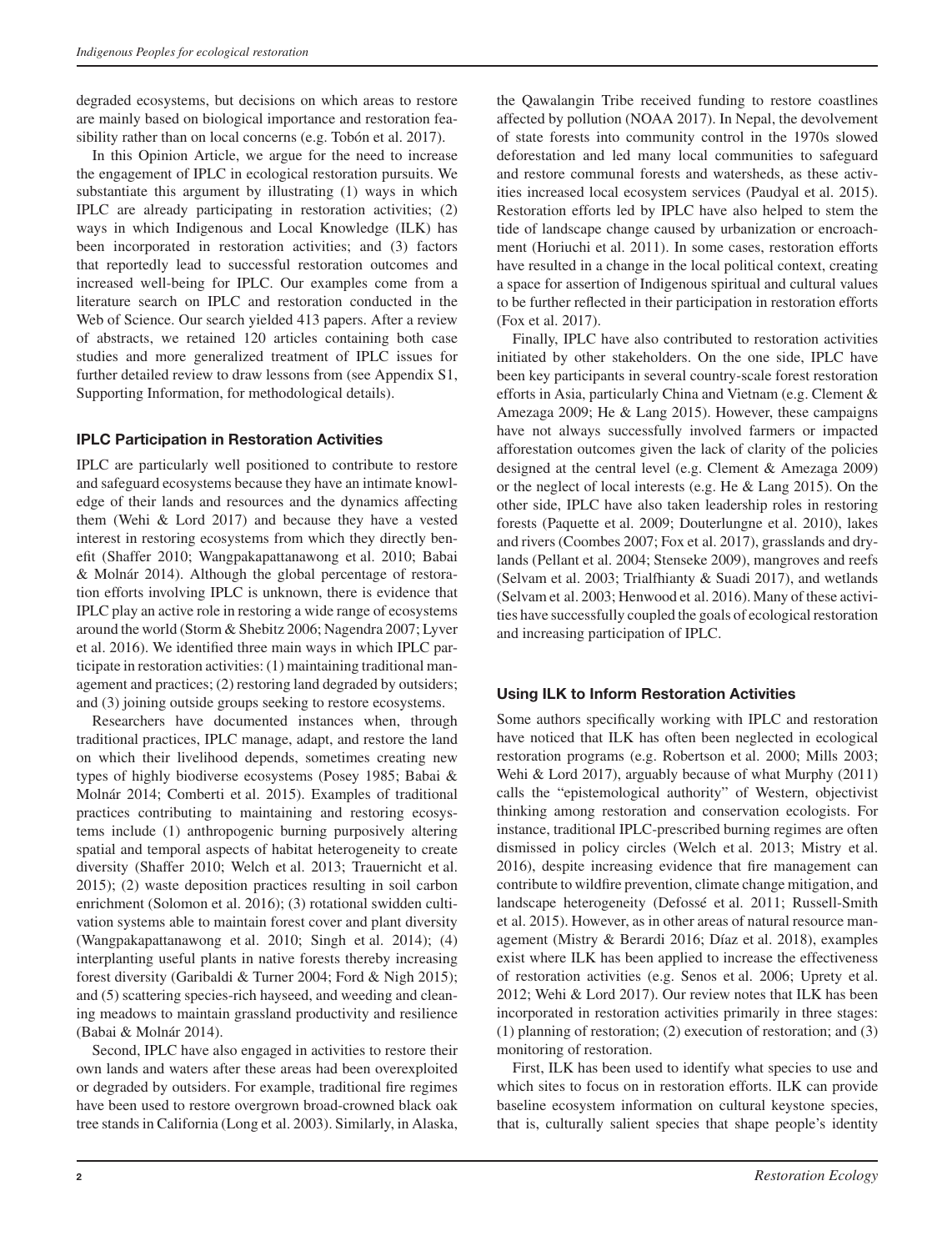(Garibaldi & Turner 2004), or cultural keystone places, that is, particular places that are critically important for the flow of ecosystem service and to people's lifeways (Cuerrier et al. 2015). To date, in the absence of ILK, many reforestation efforts have resulted in monocultures, compositionally simple mixed forests, or the use of non-native species (e.g. Hua et al. 2016). Reforestation efforts aiming to restore higher levels of biodiversity have thus turned to ILK for the selection of appropriate native species (Garibaldi & Turner 2004; Wangpakapattanawong et al. 2010) or cultural keystone places (Uprety et al. 2012; Cuerrier et al. 2015; Lepofsky et al. 2017), both in terrestrial and marine environments (Comberti et al. 2015; Thornton et al. 2015). Moreover, given the current debate on how to define a reference state for global restoration (e.g. Kotiaho et al. 2016), ILK is being used to estimate natural baselines for species recovery and to inform restoration targets (Nabhan 2000; Eckert et al. 2018), as—despite the fact that IPLCs can be affected by the shifting baseline syndrome (e.g. Fernández-Llamazares et al. 2015)— IPLC historical continuity in resource use and close cultural connection to their environments puts them in a privileged position to contribute to setting local reference states for restoration targets.

Second, ILK has been used to guide actual ecosystem restoration processes. IPLC often have a long-term experience creating ecosystems that support and enhance the provision of ecosystem services (Comberti et al. 2015); in some places, IPLC have a deep understanding of local successional and regeneration processes of the degraded land. Simulating traditional management systems can help promote or accelerate succession (Anderson & Barbour 2003; Diemont & Martin 2009; Douterlungne et al. 2010). Other ILK-based land management practices (e.g. rotational farming, agroforestry, improved crop-fallow systems, hedgerows, grazing enclosures) have also effectively enhanced carbon sequestration, prevented environmental degradation, and combatted desertification (e.g. Wangpakapattanawong et al. 2010; Coughlan 2014; Salick et al. 2014). Emulating Indigenous and traditional land management practices has been a way to incorporate ILK for effective restoration in national parks (Anderson & Barbour 2003; Kis et al. 2017; Varga et al. 2017), restoring plant and bird communities in Swedish oak-hazel woodlands (Hansson 2001), and alluvial meadows in Mongolia (Jamsran 2010). Using Indigenous fire regimes to recover native biodiversity and ecosystem functions has been another way of incorporating ILK in restoration pursuits (Marsden-Smedley & Kirkpatrick 2000; Storm & Shebitz 2006). Oral histories embedded in ILK have produced baseline information for watershed restoration and helped to develop collaborative management in restoration (Mustonen 2013).

Finally, ILK can be useful in designing and implementing restoration monitoring programs (Uprety et al. 2012). Many initiatives engaging IPLCs in community-based carbon monitoring are gaining prominence in the wake of efforts for REDD+ (Reducing Emissions from Deforestation and forest Degradation, + conservation and sustainable development) (Danielsen et al. 2013; Brofeldt et al. 2014; Butt et al. 2015; Hartoyo et al. 2016; McCall et al. 2016), although it is currently unknown to what degree these local monitoring projects also make use of traditional ILK. Continuing species shifts due to climate change (Pecl et al. 2017) render urgent the need to monitor and potentially relocate species and ecosystems for benefits to IPLCs, arguing for further incorporation of ILK in monitoring.

# **Factors Leading to Successful and Beneficial Restoration Projects With IPLC**

Much work remains to understand the factors that lead to ecologically successful restoration that also benefits IPLC. Local involvement in restoration projects is often mentioned as an element of success, although the literature shows that engaging IPLC in restoration activities does not always lead to ecosystem restoration nor to benefits for IPLC (e.g. Clement & Amezaga 2009). Thus, despite some restoration projects showing the creation of diversified livelihoods or an increase in smallholder's income or access to natural resources (Xu et al. 2007; Brown et al. 2011), there are also other projects that have had minimal or negative impacts on IPLC well-being (Boyd et al. 2007; Reynolds 2012).

The cases examined suggest that top–down planned restoration conducted with low levels of local participation often result in conflicts over landscape visions between the organizations proposing restoration and local inhabitants, potentially undermining long-term restoration success because of the lack of public acceptance (Couix & Gonzalo-Turpin 2015; Heldt et al. 2016). In the same line, projects that involve IPLC only for labor or providing land are economically unsustainable for them, namely because of high opportunity costs of land and labor and delayed and low benefits, and thus are often not locally accepted (Jindal et al. 2012; Aggarwal 2014). Moreover, these projects may mostly benefit households that are already economically better off (Glomsrød et al. 2011).

Alternatively, projects that actively involve IPLC in codesigning restoration activities affecting their territories are reported as successful in that they build partnerships (e.g. for comanagement) and address value conflicts over resources (Davenport et al. 2010; Lyver et al. 2016; Fox et al. 2017). Several cases of community forestry, that is, projects involving local communities in forest management, provide a useful model for restoring degraded forests and informing restoration efforts (Nagendra 2007; Paudyal et al. 2015).

We found examples of other principles that may improve the success of restoration projects. Some authors have argued that ensuring restoration projects receive technical and financial support to maintain restored areas (Nguyen et al. 2017), and providing sufficient incentives including short-term (e.g. rapidly providing resources or ecosystem services locally perceived as scarce—Mustonen 2013; Brancalion et al. 2014) and long-term benefits (e.g. sustained employment or "useful" tree species from restoration—Le et al. 2012; Nielsen-Pincus & Moseley 2013; Bendor et al. 2015) can also help improve restoration project's success.

In a different vein, authors have also argued that including cultural elements, such as revitalizing local traditions or recognizing customary institutions, might promote the understanding of restoration efforts and therefore increase local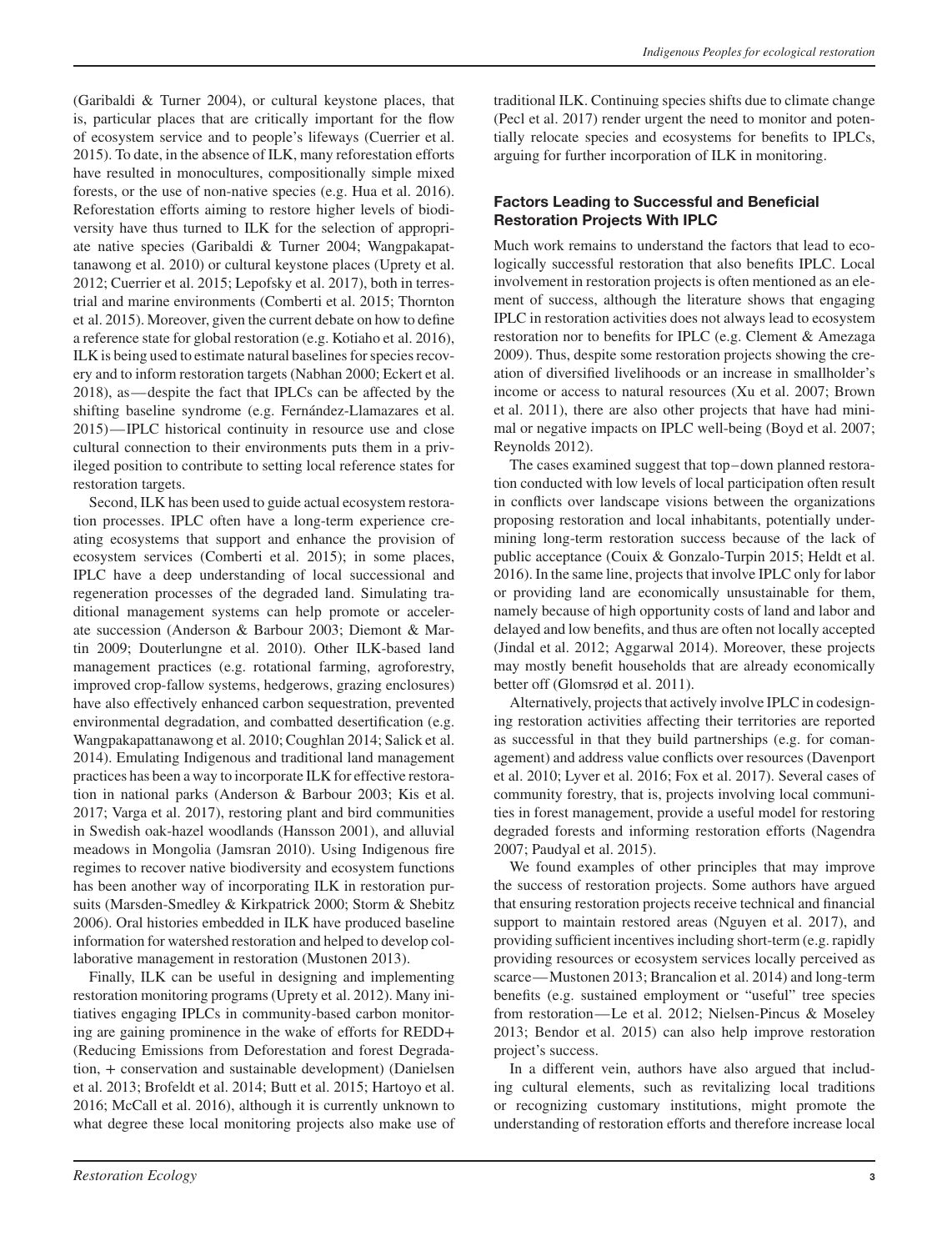participation (e.g. Long et al. 2003; De Koning et al. 2011; Godden & Cowell 2016; Wehi & Lord 2017). For example, the creation stories of the White Mountain Apache Tribe reveal the importance and functions of water bodies within the landscape. These cultural traditions can help communicate the foundations of river restoration efforts and thus ensure community support (Long et al. 2003). Similarly, results from a study of 42 reforestation programs in Africa show that the success of such programs largely rests upon the ability of local institutions to monitor, impose sanctions, and distribute benefits (Reynolds 2012), thus highligting the importance of customary institutions for restoration efforts. Researchers have also argued that in contexts where resource degradation is linked to the loss of cultural values, cultural revitalization linked to restoration provides another incentive and base of support for community-based conservation (Lopez-Maldonado & Berkes 2017).

# **Conclusion**

The literature on IPLC and restoration provides examples of IPLC's initiatives and active participation in ecosystem maintenance and restoration, as well as of successful ways in which ILK can be incorporated in restoration activities. While there is not a comprehensive explanation of which factors lead to ecologically successful restoration that also benefits IPLC, the literature provide valuable insights on how (1) involving IPLC and their knowledge in codesigning restoration activities affecting their territories, (2) ensuring short-term direct benefits to IPLC and long-term support of the maintenance of restored areas, and (3) building in local cultural elements to promote the understanding of restoration efforts have substantially contributed to the local acceptance of restoration efforts throughout the world.

Thus, one major proposal as an outcome of our review is that IPLC should be a more important focus in the current efforts to meet Aichi Target 15 of the Convention on Biological Diversity (CBD) on restoring 15% of globally degraded ecosystems. IPLC should also be included in any post-2020 CBD agenda on restoration.

# **Acknowledgments**

K.Ö. and Z.M. thank the National Research, Development and Innovation Office (GINOP-2.3.2-15-2016-00019) project. S.J.W. thanks the PARTNERS Restoration Network. A.F.-L. was supported by the Academy of Finland (grant agreement nr. 311176) and the Koneen Säätiö. This work contributes to the "María de Maeztu Unit of Excellence" (MdM-2015-0552). The authors declare they have no conflict of interest.

# **LITERATURE CITED**

Aggarwal A (2014) How sustainable are forestry clean development mechanism projects?—A review of the selected projects from India. Mitigation and Adaptation Strategies for Global Change 19:73–91

- Anderson MK, Barbour MG (2003) Simulated indigenous management: a new model for ecological restoration in national parks. Ecological Restoration 21:269–277
- Angelsen A, Jagger P, Babigumira R, Belcher B, Hogarth NJ, Bauch S, Boerner J, Smith-Hall C, Wunder S (2014) Environmental income and rural livelihoods: a global-comparative analysis. World Development 64:S12–S28
- Babai D, Molnár Z (2014) Small-scale traditional management of highly species-rich grasslands in the Carpathians. Agriculture, Ecosystems & Environment 182:123–130
- Bendor T, Lester TW, Livengood A, Davis A, Yonavjak L (2015) Estimating the size and impact of the ecological restoration economy. PLoS One 10:e0128339
- Boyd E, May P, Chang M, Veiga FC (2007) Exploring socioeconomic impacts of forest based mitigation projects: lessons from Brazil and Bolivia. Environmental Science & Policy 10:419–433
- Brancalion PHS, Cardozo IV, Camatta A, Aronson J, Rodrigues RR (2014) Cultural ecosystem services and popular perceptions of the benefits of an ecological restoration project in the Brazilian Atlantic Forest. Restoration Ecology 22:65–71
- Brofeldt S, Theilade I, Burgess ND, Danielsen F, Poulsen MK, Adrian T, et al. (2014) Community monitoring of carbon stocks for REDD+: does accuracy and cost change over time? Forests 5:1834–1854. [https://doi.org/](https://doi.org/10.3390/f5081834) [10.3390/f5081834](https://doi.org/10.3390/f5081834)
- Brown DR, Dettmann P, Rinaudo T, Tefera H, Tofu A (2011) Poverty alleviation and environmental restoration using the clean development mechanism: a case study from Humbo, Ethiopia. Environmental Management 48:322–333
- Butt N, Epps K, Overman H, Iwamura T, Fragoso JMV (2015) Assessing carbon stocks using indigenous peoples' field measurements in Amazonian Guyana. Forest Ecology and Management 338:191–199. [https://doi.org/10](https://doi.org/10.1016/j.foreco.2014.11.014) [.1016/j.foreco.2014.11.014](https://doi.org/10.1016/j.foreco.2014.11.014)
- Clement F, Amezaga JM (2009) Afforestation and forestry land allocation in northern Vietnam: analysing the gap between policy intentions and outcomes. Land Use Policy 26:458–470
- Comberti C, Thornton TF, Wyllie De Echeverria V, Patterson T (2015) Ecosystem services or services to ecosystems? Valuing cultivation and reciprocal relationships between humans and ecosystems. Global Environmental Change 34:247–262
- Coombes B (2007) Defending community? Indigeneity, self-determination and institutional ambivalence in the restoration of Lake Whakaki. Geoforum  $38.60 - 72$
- Coughlan MR (2014) Farmers, flames, and forests: historical ecology of pastoral fire use and landscape change in the French Western Pyrenees, 1830–2011. Forest Ecology and Management 312:55–66
- Couix N, Gonzalo-Turpin H (2015) Towards a land management approach to ecological restoration to encourage stakeholder participation. Land Use Policy 46:155–162
- Cuerrier A, Turner NJ, Gomes TC, Garibaldi A, Downing A (2015) Cultural keystone places: conservation and restoration in cultural landscapes. Journal of Ethnobiology 35:427–448
- Danielsen F, Adrian T, Brofeldt S, van Noordwijk M, Poulsen MK, Rahayu S, et al. (2013) Community monitoring for REDD+: international promises and field realities. Ecology and Society 18:41. [https://doi.org/10.5751/ES-](https://doi.org/10.5751/ES-05464-180341)[05464-180341](https://doi.org/10.5751/ES-05464-180341)
- Davenport MA, Bridges CA, Mangun JC, Carver AD, Williard KWJ, Jones EO (2010) Building local community commitment to wetlands restoration: a case study of the Cache River Wetlands in southern Illinois, USA. Environmental Management 45:711–722
- De Koning F, Aguiñaga M, Bravo M, Chiu M, Lascano M, Lozada T, Suarez L (2011) Bridging the gap between forest conservation and poverty alleviation: the Ecuadorian Socio Bosque program. Environmental Science & Policy 14:531–542
- Defossé GE, Loguercio G, Oddi FJ, Molina JC, Kraus PD (2011) Potential CO<sub>2</sub> emissions mitigation through forest prescribed burning: a case study in Patagonia, Argentina. Forest Ecology and Management 261:2243–2254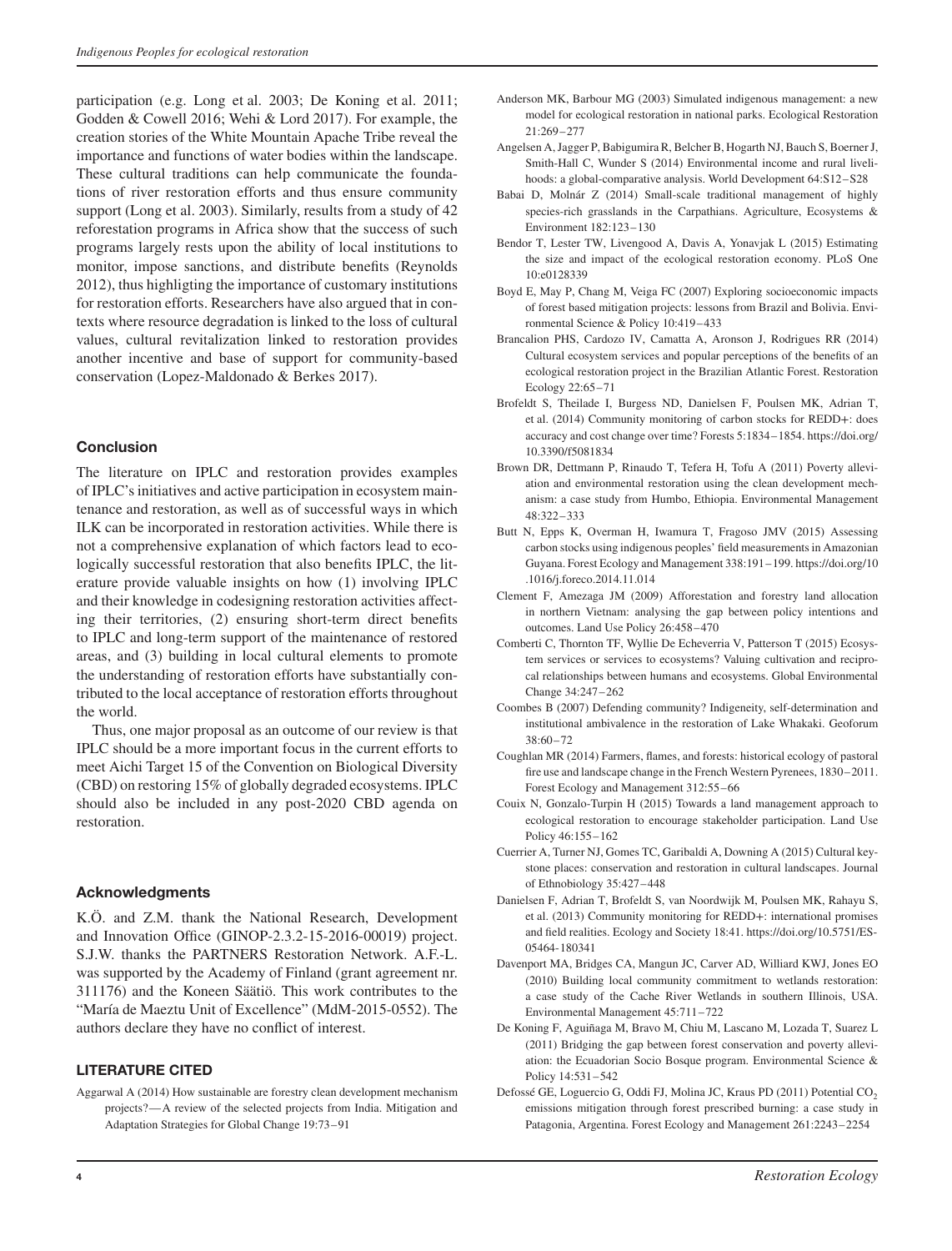- Díaz S, Pascual U, Stenseke M, Martín-López B, Watson RT, Molnár Z, et al. (2018) Assessing nature's contributions to people. Science 359:270–272
- Diemont SaW, Martin JF (2009) Lacandon Maya ecosystem management: sustainable design for subsistence and environmental restoration. Ecological Applications 19:254–266
- Douterlungne D, Levy-Tacher SI, Golicher DJ, Danobeytia FR (2010) Applying indigenous knowledge to the restoration of degraded tropical rain forest clearings dominated by Bracken fern. Restoration Ecology 18:322–329
- Eckert LE, Ban NC, Frid A, McGreer M (2018) Diving back in time: extending historical baselines for yelloweye rockfish with indigenous knowledge. Aquatic Conservation: Marine and Freshwater Ecosystems 28:158–166
- Fernández-Llamazares A, Díaz-Reviriego I, Luz AC, Cabeza M, Pyhälä A, Reyes-García V (2015) Rapid ecosystem change challenges the adaptive capacity of Local Environmental Knowledge. Global Environmental Change 31:272–284
- Ford A, Nigh R (2015) The Maya Forest garden: eight millennia of sustainable cultivation of the tropical woodlands. Left Coast Press, Berkeley, CA
- Fox CA, Reo NJ, Turner DA, Cook J, Dituri F, Fessell B, et al. (2017) "The river is us; the river is in our veins": re-defining river restoration in three indigenous communities. Sustainability Science 12:521–533
- Garibaldi A, Turner N (2004) Cultural keystone species: implications for ecological conservation and restoration. Ecology and Society 9:1. [http://www](http://www.ecologyandsociety.org/vol9/iss3/art1/) [.ecologyandsociety.org/vol9/iss3/art1/](http://www.ecologyandsociety.org/vol9/iss3/art1/)
- Glomsrød S, Wei T, Liu G, Aune JB (2011) How well do tree plantations comply with the twin targets of the clean development mechanism? – The case of tree plantations in Tanzania. Ecological Economics 70:1066–1074
- Godden L, Cowell S (2016) Conservation planning and indigenous governance in Australia's Indigenous Protected Areas. Restoration Ecology 24:692–697
- Golden CD, Allison EH, Cheung WW, Dey MM, Halpern BS, Mccauley DJ, Smith M, Vaitla B, Zeller D, Myers SS (2016) Nutrition: fall in fish catch threatens human health. Nature 534:317–320
- Hansson L (2001) Traditional management of forests: plant and bird community responses to alternative restoration of oak–hazel woodland in Sweden. Biodiversity and Conservation 10:1865–1873
- Hartoyo APP, Siregar IZ, Prasetyo LB, Thelaide I (2016) Biodiversity, carbon stocks and community monitoring in traditional agroforestry practices: preliminary results from two investigated villages in Berau, East Kalimantan. Procedia Environmental Sciences 33:376–385. [https://doi.org/10.1016/j](https://doi.org/10.1016/j.proenv.2016.03.088) [.proenv.2016.03.088](https://doi.org/10.1016/j.proenv.2016.03.088)
- He J, Lang R (2015) Limits of state-led programs of payment for ecosystem services: field evidence from the sloping land conversion program in Southwest China. Human Ecology 43:749–758
- Heldt S, Budryte P, Ingensiep HW, Teichgräber B, Schneider U, Denecke M (2016) Social pitfalls for river restoration: how public participation uncovers problems with public acceptance. Environmental Earth Sciences 75:1053
- Henwood W, Moewaka Barnes H, Brockbank T, Gregory W, Hooper K, Mccreanor T (2016) Ko Tāngonge Te Wai: indigenous and technical data come together in restoration efforts. EcoHealth 13:623–632
- Horiuchi M, Fukamachi K, Oku H (2011) Reed community restoration projects with citizen participation: an example of the practical use of Satoyama landscape resources in Shiga Prefecture, Japan. Landscape and Ecological Engineering 7:217–222
- Hua F, Wang X, Zheng X, Fisher B, Wang L, Zhu J, Tang Y, Yu DW, Wilcove DS (2016) Opportunities for biodiversity gains under the world's largest reforestation programme. Nature Communications 7:12717
- Jamsran U (2010) Involvement of local communities in restoration of ecosystem Services in Mongolian Rangeland. Global Environmental Research 14:79–86
- Jindal R, Kerr JM, Carter S (2012) Reducing poverty through carbon forestry? Impacts of the N'hambita community carbon project in Mozambique. World Development 40:2123–2135
- Kis J, Barta S, Elekes L, Engi L, Fegyer T, Kecskeméti J, Lajkó L, Szabó J (2017) Traditional herders' knowledge and worldview and their role in managing biodiversity and ecosystem services of extensive pastures. Pages 57–71.

In: Roué M, Molnár Z (eds) Knowing our land and resources: indigenous and local knowledge of biodiversity and ecosystem services in Europe & Central Asia. UNESCO, Paris, France

- Kotiaho JS, ten Brink B, Harris J (2016) A global baseline for ecosystem recovery. Nature 532:37
- Le HD, Smith C, Herbohn J, Harrison S (2012) More than just trees: assessing reforestation success in tropical developing countries. Journal of Rural Studies 28:5–19
- Lepofsky D, Armstrong CG, Greening S, Jackley J, Carpenter J, Guernsey B, Mathews D, Turner NJ (2017) Historical ecology of cultural keystone places of the northwest coast. American Anthropologist 119:448–463
- Long J, Tecle A, Burnette B (2003) Cultural foundations for ecological restoration on the White Mountain Apache Reservation. Conservation Ecology 8:4
- Lopez-Maldonado Y, Berkes F (2017) Restoring the environment, revitalizing the culture: cenote conservation in Yucatan, Mexico. Ecology and Society  $22.7$
- Lyver POB, Akins A, Phipps H, Kahui V, Towns DR, Moller H (2016) Key biocultural values to guide restoration action and planning in New Zealand. Restoration Ecology 24:314–323
- Marsden-Smedley JB, Kirkpatrick JB (2000) Fire management in Tasmania's wilderness world heritage area: ecosystem restoration using indigenous-style fire regimes? Ecological Management & Restoration 1:195–203
- McCall MK, Chutz N, Skutsch M (2016) Moving from measuring, reporting, verification (MRV) of forest carbon to community mapping, measuring, monitoring (MMM): perspectives from Mexico. PLoS One 11:e0146038. <https://doi.org/10.1371/journal.pone.0146038>
- Mills M (2003) Restoring the Mauri of Oruarangi Creek. Water Science and Technology 48:129–137
- Mistry J, Berardi A (2016) Bridging indigenous and scientific knowledge. Science 352:1274–1275
- Mistry J, Bilbao BA, Berardi A (2016) Community owned solutions for fire management in tropical ecosystems: case studies from indigenous communities of South America. Philosophical Transactions of the Royal Society, B: Biological Sciences 371:20150174
- Murphy BL (2011) From interdisciplinary to inter-epistemological approaches: confronting the challenges of integrated climate change research. The Canadian Geographer/Le Géographe canadien 55:490–509
- Mustonen T (2013) Oral histories as a baseline of landscape restoration – co-management and watershed knowledge in Jukajoki River. Fennia 191:76–91
- Nabhan GP (2000) Interspecific relationships affecting endangered species recognized by O'odham and Comcáac cultures. Ecological Applications 10:1288–1295
- Nagendra H (2007) Drivers of reforestation in human-dominated forests. Proceedings of the National Academy of Sciences of the United States of America 104:15218–15223
- Nguyen TP, Luom TT, Parnell KE (2017) Mangrove allocation for coastal protection and livelihood improvement in Kien Giang province, Vietnam: constraints and recommendations. Land Use Policy 63:401–407
- Nielsen-Pincus M, Moseley C (2013) The economic and employment impacts of forest and watershed restoration. Restoration Ecology 21:207–214
- NOAA (2017) After pollution strikes, restoring the lost cultural bond between tribes and the environment. [https://response.restoration.noaa.gov/about/](https://response.restoration.noaa.gov/about/media/after-pollution-strikes-restoring-lost-cultural-bond-between-tribes-and-environment.html) [media/after-pollution-strikes-restoring-lost-cultural-bond-between](https://response.restoration.noaa.gov/about/media/after-pollution-strikes-restoring-lost-cultural-bond-between-tribes-and-environment.html)[tribes-and-environment.html](https://response.restoration.noaa.gov/about/media/after-pollution-strikes-restoring-lost-cultural-bond-between-tribes-and-environment.html) (accessed 10 Dec 2018)
- Paquette A, Hawryshyn J, Vyta Senikas A, Potvin C (2009) Enrichment planting in secondary forests: a promising clean development mechanism to increase terrestrial carbon sinks. Ecology and Society 14:31. [http://www](http://www.ecologyandsociety.org/vol14/iss1/art31/) [.ecologyandsociety.org/vol14/iss1/art31/](http://www.ecologyandsociety.org/vol14/iss1/art31/)
- Paudyal K, Baral H, Burkhard B, Bhandari SP, Keenan RJ (2015) Participatory assessment and mapping of ecosystem services in a data-poor region: case study of community-managed forests in Central Nepal. Ecosystem Services 13:81–92